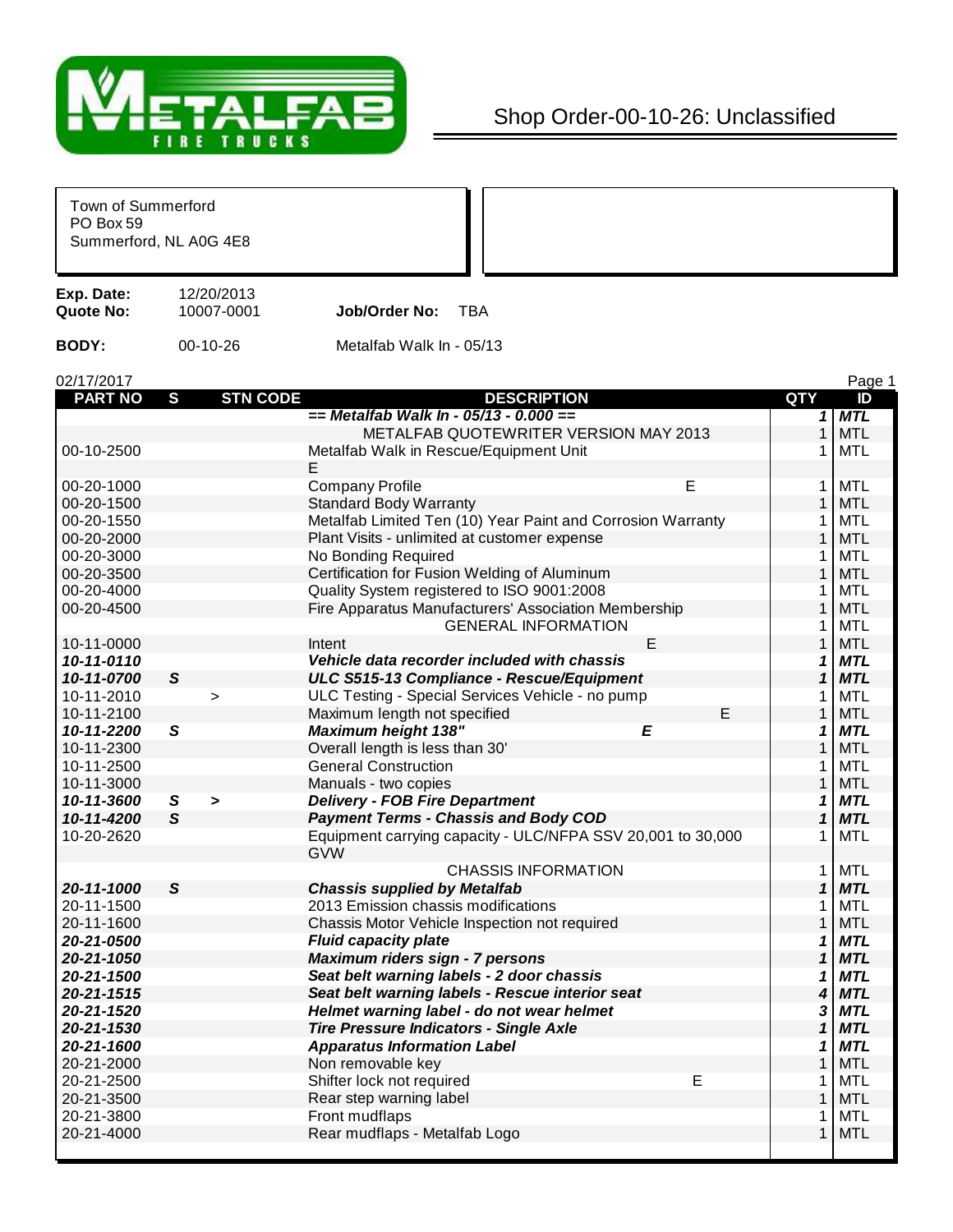| 02/17/2017     |                  |                       |                                                                                                         |                            | Page 2     |
|----------------|------------------|-----------------------|---------------------------------------------------------------------------------------------------------|----------------------------|------------|
| <b>PART NO</b> | $\mathbf{s}$     | <b>STN CODE</b>       | <b>DESCRIPTION</b>                                                                                      | <b>QTY</b>                 | ID         |
| 20-31-0200     |                  |                       | Fuel fill label - Ultra Low Sulfur Diesel only                                                          | 1                          | <b>MTL</b> |
| 20-31-0600     |                  |                       | Alum tread fuel tank covers, diamond grip steps, Conv - 2 dr                                            | $\mathbf{1}$               | <b>MTL</b> |
| 20-31-1900     |                  |                       | Chassis cab not painted<br>E                                                                            | 1                          | <b>MTL</b> |
| 20-31-6000     |                  |                       | Stainless steel wheel covers - single axle                                                              | 1                          | <b>MTL</b> |
| 20-41-1100     |                  |                       | Transmission programming - Allison WT                                                                   | 1                          | <b>MTL</b> |
| 20-41-1500     |                  |                       | <b>Extend exhaust pipe - RS front of rear wheels</b>                                                    | $\mathbf 1$                | <b>MTL</b> |
|                |                  |                       | Ε                                                                                                       |                            |            |
| 20-41-1801     |                  |                       | Battery boost terminals not required - batteries accessible                                             | $\boldsymbol{\mathcal{L}}$ | <b>MTL</b> |
| 20-41-2000     |                  |                       | Chassis batteries remain in OEM location                                                                | 1                          | MTL        |
| 20-41-2510     |                  |                       | Fuel fill at step fuel tank under cab                                                                   | $\mathbf{1}$               | <b>MTL</b> |
| 20-41-2600     |                  |                       | Chassis fuel tank remains in OEM location                                                               | 1                          | MTL        |
| 20-41-5000     |                  |                       | Rear Tow Hooks - under body                                                                             | 1                          | <b>MTL</b> |
| 20-41-5500     |                  |                       | <b>ON SPOT Automatic traction chains</b>                                                                | 1                          | <b>MTL</b> |
| 20-51-0500     |                  |                       | Master disconnect switch - manual                                                                       | 1                          | <b>MTL</b> |
| 20-51-2500     |                  |                       | <b>Back up alarm included with chassis</b>                                                              | 1                          | <b>MTL</b> |
| 20-51-3100     |                  |                       | Air inlet not required                                                                                  | 1                          | <b>MTL</b> |
| 20-51-3400     |                  |                       | Protection valve installed for air operated accessories                                                 | 1                          | MTL        |
| 20-51-6200     | $\mathsf{s}$     | $\geq$                | 120 volt 20 A shore line connection in chassis cab/body                                                 | 6                          | <b>MTL</b> |
| 20-51-6600     |                  |                       | Kussmaul Pump Plus conditioner/compressor                                                               | 1                          | <b>MTL</b> |
| 20-51-7100     |                  |                       | <b>Electric System Manager</b>                                                                          | 1                          | <b>MTL</b> |
| 20-51-7300     |                  | $\blacktriangleright$ | Low Voltage Alarm in cab - ESM remote panel in rocker switch                                            | 1                          | <b>MTL</b> |
|                |                  |                       | panel                                                                                                   |                            |            |
| 20-51-7500     |                  |                       | Super Auto eject for 120 v - 20 A with sealed enclosure                                                 | 1                          | <b>MTL</b> |
| 20-51-8500     |                  |                       | <b>Engine compartment lights (pair)</b>                                                                 | $\mathbf{1}$               | <b>MTL</b> |
| 20-51-9001     |                  |                       | E<br>Air horns not requested                                                                            | 1                          | <b>MTL</b> |
| 20-52-3000     |                  | $\geq$                | Chassis steering wheel lined up by others                                                               | $\mathbf{1}$               | <b>MTL</b> |
| 20-60-0400     |                  |                       | Chassis wheelbase does not change                                                                       | 1                          | <b>MTL</b> |
| 20-90-1000     |                  |                       | Sealed pass through cab to body                                                                         | 1                          | <b>MTL</b> |
| 20-90-1500     |                  | >                     | E<br>12 volt power point                                                                                | 2                          | <b>MTL</b> |
|                |                  |                       | <b>ELECTRICAL</b>                                                                                       | $\mathbf{1}$               | <b>MTL</b> |
| 50-11-0500     |                  |                       | Base electrical system                                                                                  | 1                          | <b>MTL</b> |
| 50-11-0600     |                  |                       | <b>Warning Light Certification</b>                                                                      | $\boldsymbol{\mathcal{L}}$ | <b>MTL</b> |
| 50-11-0700     |                  |                       | Low Voltage Electrical system test                                                                      | 1                          | <b>MTL</b> |
| 50-11-0800     |                  |                       | <b>Low Voltage Electrical System Documents</b>                                                          | $\mathbf 1$                | <b>MTL</b> |
| 50-11-0900     |                  |                       | Rocker switch panel with master warning switch                                                          | 1                          | <b>MTL</b> |
| 50-11-1400     |                  |                       | Federal PA300 100 watt siren                                                                            | 1                          | <b>MTL</b> |
| 50-11-1625     |                  |                       | Siren speaker, 100 watt, behind chassis grille                                                          | 1                          | <b>MTL</b> |
| 50-11-2600     |                  |                       | Siren to be accessible to driver and officer                                                            | $\mathbf{1}$               | <b>MTL</b> |
| 50-11-3500     |                  |                       | Horn ring transfer switch                                                                               | 1                          | <b>MTL</b> |
| 50-11-5810     |                  | $\,$                  | Federal JetSOLARIS 5401 LED light bar all red                                                           | $\mathbf{1}$               | <b>MTL</b> |
| 50-11-6501     |                  |                       | Rear Directional Light not required<br>Е                                                                | 1                          | <b>MTL</b> |
| 50-11-8001     |                  | $\geq$                | $\mathbf{E}$<br><b>Rear beacons not required</b>                                                        | $\mathbf{1}$               | <b>MTL</b> |
| 50-12-5020     |                  |                       | Front LED flashers (pr)-red Federal QL64XF-R                                                            | 1                          | <b>MTL</b> |
| 50-12-5110     |                  |                       | Rear LED flashers (pr)-red Federal QL64XF-R                                                             | $\mathbf{1}$               | <b>MTL</b> |
| 50-12-5120     |                  |                       | Rear LED flashers (pr)-red Federal QL97XF-R                                                             | 1                          | <b>MTL</b> |
| 50-12-5210     |                  |                       |                                                                                                         | 1                          | <b>MTL</b> |
| 50-12-5310     |                  |                       | Front side inter Its (pr)-red LED Federal QL64XF-R<br>Body side inter Its (pr)-red LED Federal QL64XF-R |                            | <b>MTL</b> |
|                | $\boldsymbol{X}$ |                       | <b>Green LED QL64 flashing light</b>                                                                    | 3                          |            |
| 50-12-5421     |                  |                       |                                                                                                         | $\overline{\mathbf{c}}$    |            |
| 50-21-3010     |                  | $\blacktriangleright$ | Remote control electric spot (ea) Visibeam                                                              | 1<br>$\overline{2}$        | <b>MTL</b> |
| 50-21-4000     |                  |                       | Extenda Light telescoping 100 W/12 v flood/spot (ea)                                                    |                            | <b>MTL</b> |
|                |                  |                       | E-12V1-PS-SM2                                                                                           |                            |            |
| 50-21-5100     |                  | $\, > \,$             | Compartment lighting - LED tube lights in each compartment                                              | $\mathbf{1}$               | <b>MTL</b> |
|                |                  |                       | (rollup doors)                                                                                          |                            |            |
| 50-21-5500     |                  |                       | Door Ajar warning light                                                                                 | $\mathbf 1$                | <b>MTL</b> |
| 50-21-8005     |                  |                       | Step lights for body steps - Rescue                                                                     | 1                          | <b>MTL</b> |
| 50-21-8200     |                  |                       | Step lights for chassis steps - halogen marker type                                                     | $\boldsymbol{\mathcal{L}}$ | <b>MTL</b> |
| 50-21-8600     |                  |                       | LED clearance Its and reflectors                                                                        | 1                          | <b>MTL</b> |
| 50-22-0700     |                  |                       | Whelan 64 LED tail/brake-turn-backup module (pr)                                                        | $\mathbf{1}$               | <b>MTL</b> |
| 50-31-6000     |                  | >                     | Scene lights (pr) - GHSCENE halogen                                                                     | 3                          | <b>MTL</b> |
| 50-31-6011     |                  |                       | <b>Scene light boxes not required</b>                                                                   | 3                          | <b>MTL</b> |
|                |                  |                       | Ε                                                                                                       |                            |            |
|                |                  |                       |                                                                                                         |                            |            |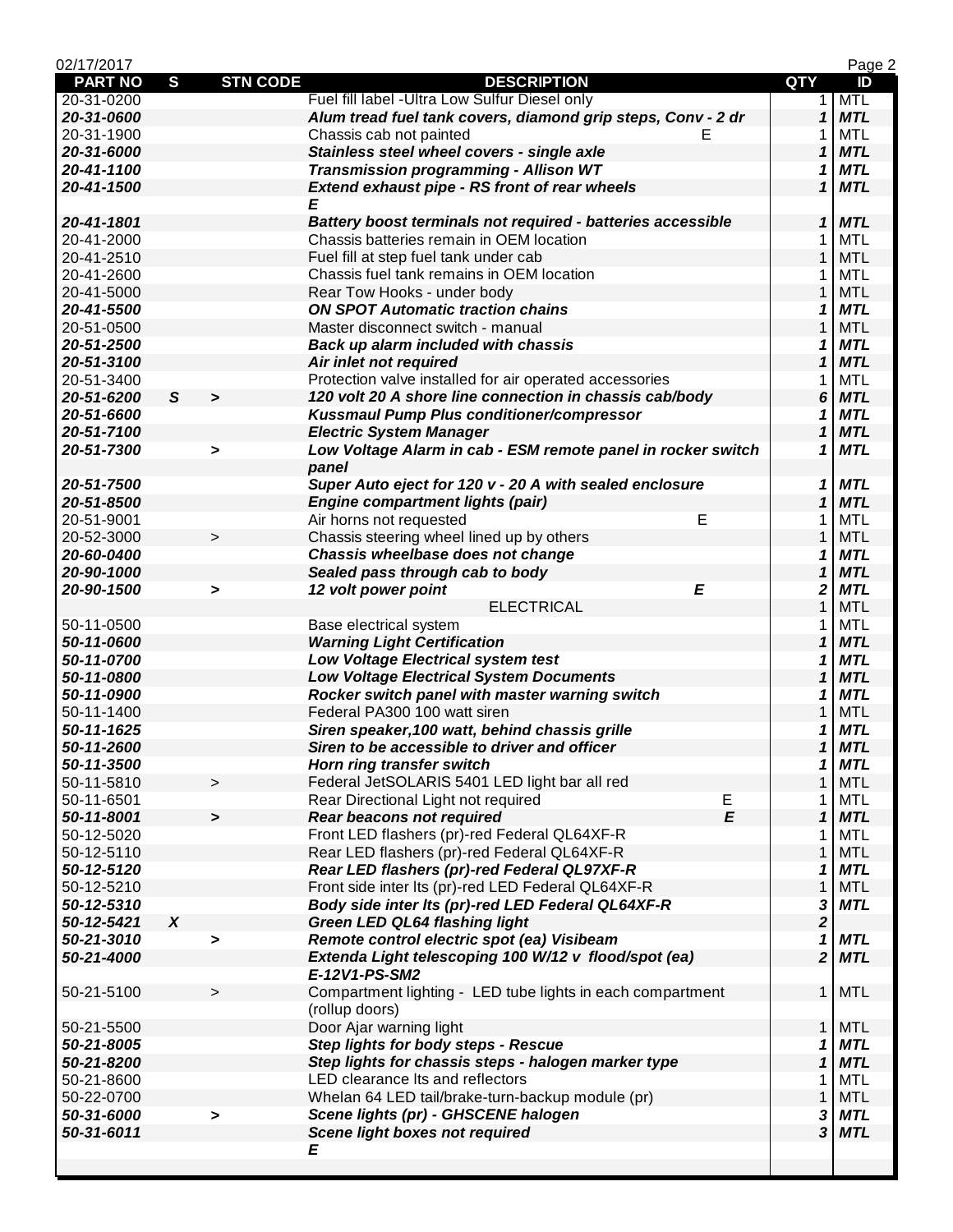| 02/17/2017     |                       |                                                              |                            | Page 3     |
|----------------|-----------------------|--------------------------------------------------------------|----------------------------|------------|
| <b>PART NO</b> | S                     | <b>STN CODE</b><br><b>DESCRIPTION</b>                        | <b>QTY</b>                 | ID         |
| 50-31-6500     |                       | Ground lighting (halogen) - 2 door chassis                   | 1                          | <b>MTL</b> |
| 50-31-6540     |                       | Ground lighting (halogen) - rescue body                      | $\mathbf 1$                | <b>MTL</b> |
| 50-35-0560     |                       | VHF antenna with base - commercial chassis                   | 1                          | <b>MTL</b> |
| 50-35-0590     |                       | Cellular/TMR antenna with base - commercial chassis          | 1                          | <b>MTL</b> |
| 50-90-0500     | >                     | Rescue Body interior lighting (12 v clear halogen) - surface | 1                          | <b>MTL</b> |
|                |                       | mount                                                        |                            |            |
| 50-90-1000     | >                     | 12 volt powered roof vent - two speed                        | 1                          | <b>MTL</b> |
| 51-31-3000     | $\rightarrow$         | 120 volt wiring for portable generator                       | 1                          | <b>MTL</b> |
| 51-31-4500     |                       | Dielectric strength test for line voltage system             | 1                          | <b>MTL</b> |
| 51-31-4500     |                       | Dielectric strength test for line voltage system             | $\mathbf{1}$               | <b>MTL</b> |
|                |                       | <b>BODY</b>                                                  | 1                          | <b>MTL</b> |
| 60-10-2800     | >                     | <b>Walk in extruded aluminum Rescue Body 18'</b>             | 1                          | <b>MTL</b> |
| 60-10-4100     |                       | No "beavertail" rear step supports                           | 1                          | <b>MTL</b> |
| 60-10-4600     |                       | Ε<br>Painted fender surround                                 | 1                          | <b>MTL</b> |
| 60-10-4700     |                       | Integral aluminum fender trim                                | 1                          | <b>MTL</b> |
| 60-10-5450     | >                     | Diamondback 10" rear step                                    | 1                          | <b>MTL</b> |
| 60-10-6000     |                       | Extruded rub rail                                            | 1                          | <b>MTL</b> |
| 60-11-0100     | $\,$                  | Front left side compartment to top of wheel well             | 1                          | <b>MTL</b> |
| 60-11-0250     | >                     | Second front left side compartments intermediate height      | 1                          | <b>MTL</b> |
| 60-11-0500     | >                     | Front right side compartment to top of wheel well            | 1                          | <b>MTL</b> |
| 60-11-0650     | >                     | Second front right side compartments intermediate height     | 1                          | <b>MTL</b> |
| 60-11-1000     | >                     | Rear left side compartments full height                      | 1                          | <b>MTL</b> |
|                |                       | E                                                            |                            |            |
| 60-11-1400     | $\blacktriangleright$ | E<br>Rear right side compartments full height                | 1                          | <b>MTL</b> |
| 60-11-2000     | $\geq$                | High side compartment (over 18") each                        | 2                          | <b>MTL</b> |
| 60-11-3100     |                       | No rear compartment<br>F                                     | $\mathbf{1}$               | <b>MTL</b> |
| 60-11-4400     |                       | Flush mount aluminum entry door - Rescue body rear (pair)    | 1                          | <b>MTL</b> |
| 60-11-4500     |                       | Flush mount aluminum door - single with "D" handle           | 3                          | <b>MTL</b> |
| 60-11-5500     |                       | Rollup door - standard height                                | 4                          | <b>MTL</b> |
| 60-11-5510     |                       | Rollup door - intermediate height                            | $\mathbf{2}$               | <b>MTL</b> |
| 60-11-5520     |                       | Rollup door - full height                                    | 2                          | <b>MTL</b> |
| 60-31-4100     |                       | Extruded aluminum handrails                                  | $\mathbf{1}$               | <b>MTL</b> |
| 60-31-6500     |                       | Compartment matting-Turtle tile                              | 1                          | <b>MTL</b> |
| 60-31-8000     |                       | BA bottle compt (ea)-fender well                             | 4                          | <b>MTL</b> |
| 60-31-8200     | >                     | <b>Sliding vertical tool board</b>                           | 2                          | <b>MTL</b> |
| 60-31-8400     |                       | <b>Fixed vertical partition</b>                              | 5                          | <b>MTL</b> |
| 60-31-8700     | >                     | Sliding tray (ea) - 400 pound capacity with gas strut        | 2                          | <b>MTL</b> |
| 60-31-9600     | >                     | <b>Adjustable shelf (ea)</b>                                 | 14                         | <b>MTL</b> |
| 60-31-9610     | >                     | Radio shelf for rescue interior (ea)                         | 1                          | MTL        |
| 60-33-0000     |                       | <b>Paint exterior - Imron Elite</b>                          | 1                          | <b>MTL</b> |
| 60-33-0200     |                       | Undercoat vehicle with KROWN rust protection                 | 1                          | <b>MTL</b> |
| 60-33-0600     |                       | <b>Chassis wheels not painted</b>                            | 1                          | <b>MTL</b> |
| 60-33-1500     |                       | Buffed finish compartment interior                           | 1                          | <b>MTL</b> |
| 60-33-2000     |                       | Lettering - no lettering provided                            | 1                          | <b>MTL</b> |
| 60-33-3000     |                       | Reflective stripe - 4" white                                 | 1                          | <b>MTL</b> |
| 60-33-3310     |                       | Reflective stripe - red and yellow chevron at rear           | 1                          | <b>MTL</b> |
| 60-33-3600     |                       | Reflective stripe - inside entry doors                       | 1                          | <b>MTL</b> |
| 60-80-0500     | ${\mathcal S}$        | Rescue body windows - fixed in entry doors (3 total)         | $\boldsymbol{\mathcal{L}}$ | <b>MTL</b> |
| 60-80-1000     |                       | Rescue Body windows - sliding in sides of body (2 total)     | 1                          | <b>MTL</b> |
| 60-90-0500     | >                     | <b>SCBA seat in Rescue Body</b>                              | 4                          | <b>MTL</b> |
| 60-90-1000     | >                     | Bench seat in Rescue Body - no seat belts                    | 1                          | <b>MTL</b> |
| 60-90-1510     | $\geq$                | Drop down table - Rescue Body                                | 1                          | <b>MTL</b> |
| 60-90-4000     |                       | Walk in Rescue - Interior white finish and insulation        | 1                          | <b>MTL</b> |
| 60-90-5000     | S                     | Interior shelving with web retention - Rescue Body           | 1                          | <b>MTL</b> |
| 60-90-5010     |                       | Bunker gear compartments - aluminum (per compartment)        | 28                         | <b>MTL</b> |
|                |                       | E                                                            |                            |            |
| 60-90-5015     |                       | <b>Bunker gear compartment netting (per compartment)</b>     | 28                         | <b>MTL</b> |
|                |                       | E                                                            |                            |            |
| 60-90-5500     | >                     | <b>Heater in Rescue Body</b><br>E                            | 1                          | <b>MTL</b> |
| 60-91-0500     | $\geq$                | <b>Compartment SCBA Storage rack</b>                         | 1                          | <b>MTL</b> |
|                |                       | Ε                                                            |                            |            |
|                |                       |                                                              |                            |            |